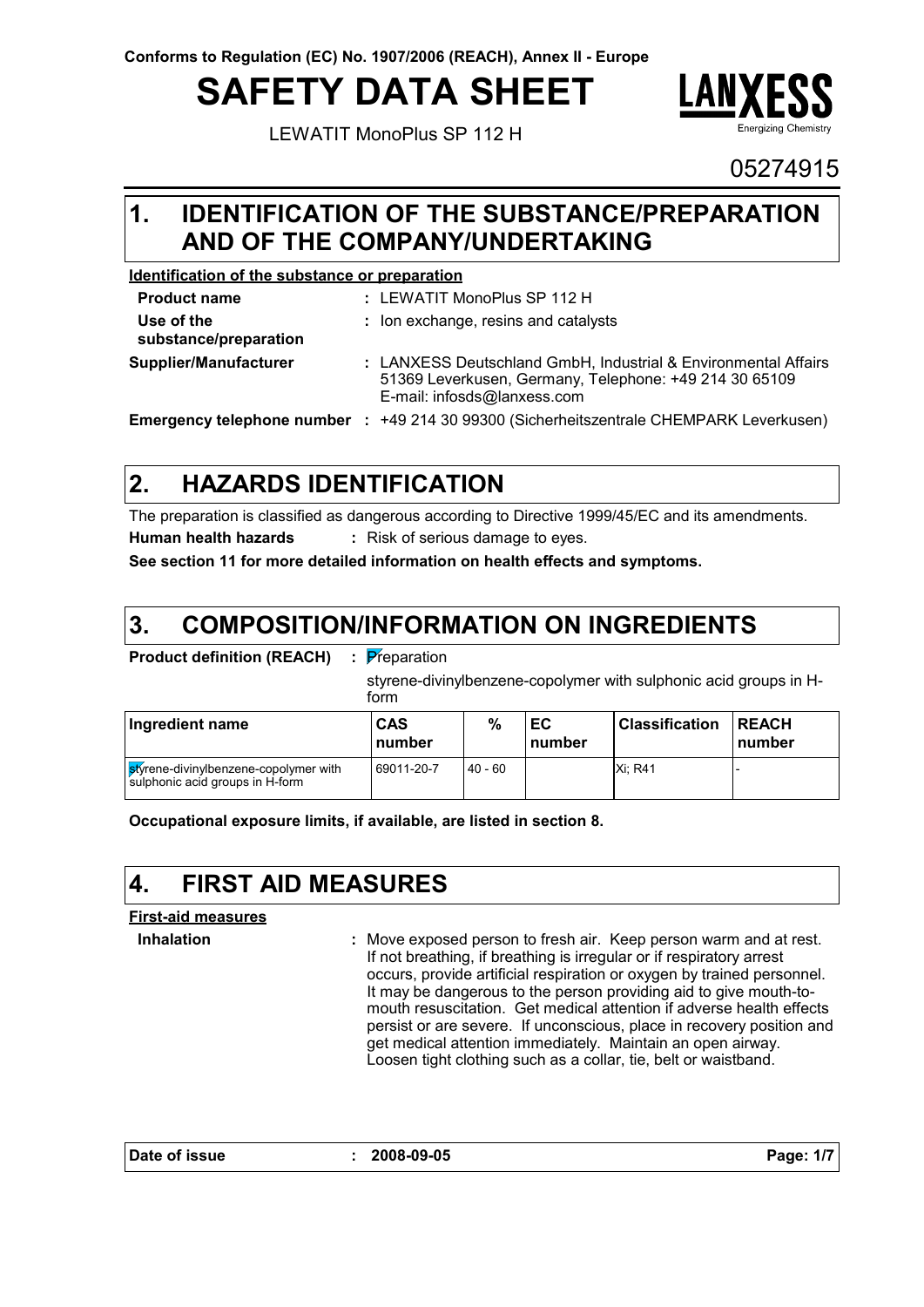| Ingestion           | : Wash out mouth with water. Move exposed person to fresh air.<br>Keep person warm and at rest. If material has been swallowed and<br>the exposed person is conscious, give small quantities of water to<br>drink. Stop if the exposed person feels sick as vomiting may be<br>dangerous. Do not induce vomiting unless directed to do so by<br>medical personnel. If vomiting occurs, the head should be kept low<br>so that vomit does not enter the lungs. Get medical attention if<br>adverse health effects persist or are severe. Never give anything by<br>mouth to an unconscious person. If unconscious, place in recovery<br>position and get medical attention immediately. Maintain an open<br>airway. Loosen tight clothing such as a collar, tie, belt or waistband. |
|---------------------|------------------------------------------------------------------------------------------------------------------------------------------------------------------------------------------------------------------------------------------------------------------------------------------------------------------------------------------------------------------------------------------------------------------------------------------------------------------------------------------------------------------------------------------------------------------------------------------------------------------------------------------------------------------------------------------------------------------------------------------------------------------------------------|
| <b>Skin contact</b> | : Flush contaminated skin with plenty of water. Remove<br>contaminated clothing and shoes. Obtain medical attention if<br>symptoms occur. Wash clothing before reuse. Clean shoes<br>thoroughly before reuse.                                                                                                                                                                                                                                                                                                                                                                                                                                                                                                                                                                      |
| Eye contact         | : Get medical attention immediately. Immediately flush eyes with<br>plenty of water, occasionally lifting the upper and lower eyelids.<br>Check for and remove any contact lenses. Continue to rinse for at<br>least 10 minutes. Chemical burns must be treated promptly by a<br>physician.                                                                                                                                                                                                                                                                                                                                                                                                                                                                                        |

**See section 11 for more detailed information on health effects and symptoms.**

### **5. FIRE-FIGHTING MEASURES**

| <b>Extinguishing media</b>                               |                                                                                                                                                                                                   |
|----------------------------------------------------------|---------------------------------------------------------------------------------------------------------------------------------------------------------------------------------------------------|
| <b>Suitable</b>                                          | $\therefore$ In case of fire, use water spray (fog), foam, dry chemical or CO <sub>2</sub> .                                                                                                      |
| Not suitable                                             | : None known.                                                                                                                                                                                     |
| Special exposure hazards                                 | : No specific fire or explosion hazard.                                                                                                                                                           |
|                                                          | Promptly isolate the scene by removing all persons from the vicinity<br>of the incident if there is a fire. No action shall be taken involving<br>any personal risk or without suitable training. |
| <b>Special protective</b><br>equipment for fire-fighters | : Fire-fighters should wear appropriate protective equipment and self-<br>contained breathing apparatus (SCBA) with a full face-piece<br>operated in positive pressure mode.                      |

# **6. ACCIDENTAL RELEASE MEASURES**

| <b>Personal precautions</b>      | : No action shall be taken involving any personal risk or without<br>suitable training. Keep unnecessary and unprotected personnel<br>from entering. Do not touch or walk through spilt material. Provide<br>adequate ventilation. Put on appropriate personal protective<br>equipment (see section 8). |
|----------------------------------|---------------------------------------------------------------------------------------------------------------------------------------------------------------------------------------------------------------------------------------------------------------------------------------------------------|
| <b>Environmental precautions</b> | : Avoid dispersal of spilt material and runoff and contact with soil,<br>waterways, drains and sewers. Inform the relevant authorities if the<br>product has caused environmental pollution (sewers, waterways, soil<br>or air).                                                                        |

| Date of issue | 2008-09-05 | Page: 2/7 |
|---------------|------------|-----------|
|               |            |           |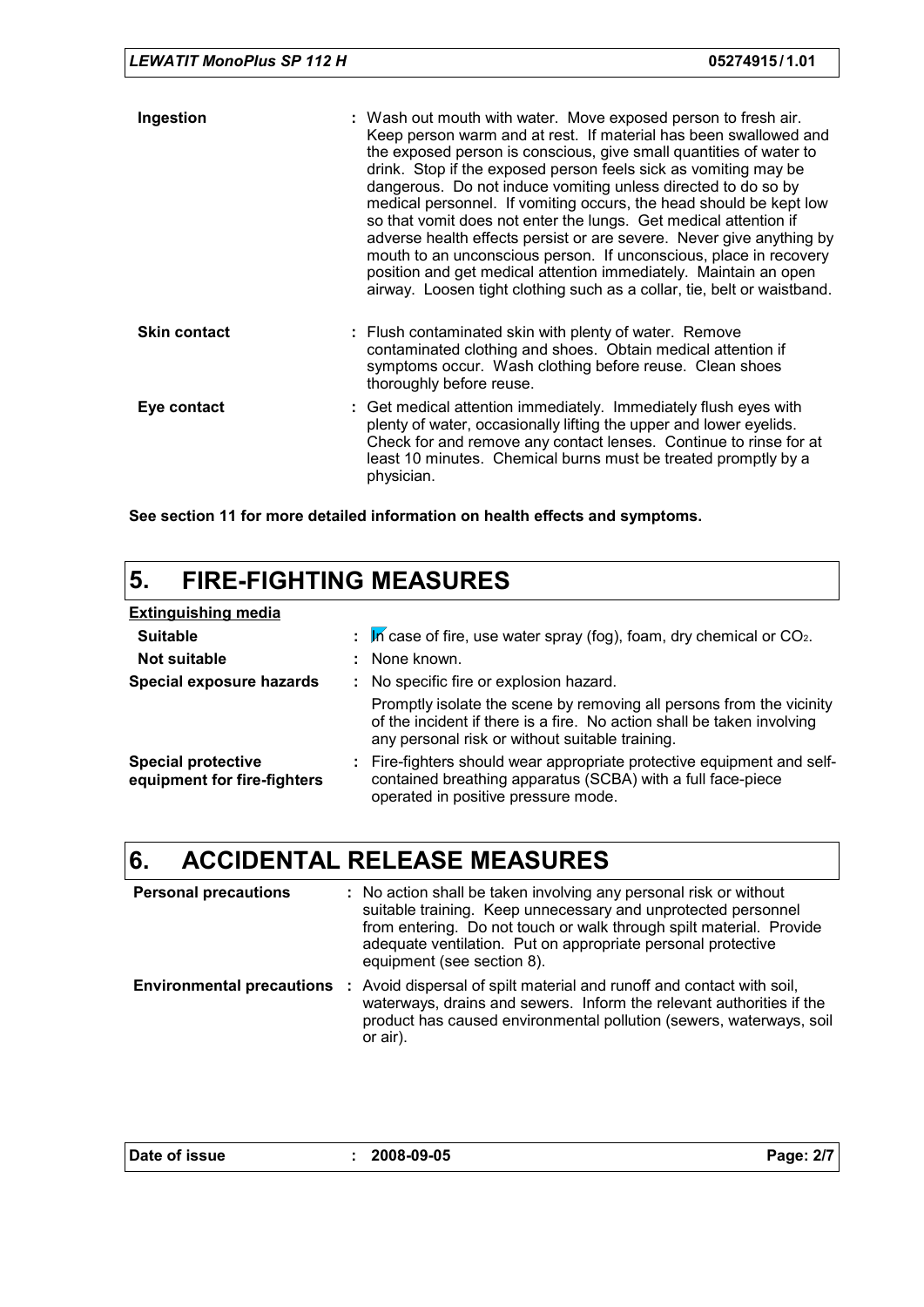| LEWATIT MonoPlus SP 112 H | 05274915/1.01                                                                                                                                                                                                                                                                                                                                           |  |
|---------------------------|---------------------------------------------------------------------------------------------------------------------------------------------------------------------------------------------------------------------------------------------------------------------------------------------------------------------------------------------------------|--|
| Large spill               | : Move containers from spill area. Prevent entry into sewers, water<br>courses, basements or confined areas. Vacuum or sweep up<br>material and place in a designated, labelled waste container.<br>Dispose of via a licensed waste disposal contractor. Note: see<br>section 1 for emergency contact information and section 13 for<br>waste disposal. |  |
| <b>Small spill</b>        | : Move containers from spill area. Vacuum or sweep up material and<br>place in a designated, labelled waste container. Dispose of via a<br>licensed waste disposal contractor.                                                                                                                                                                          |  |

# **7. HANDLING AND STORAGE**

| <b>Handling</b>            | : Put on appropriate personal protective equipment (see section 8).<br>Eating, drinking and smoking should be prohibited in areas where<br>this material is handled, stored and processed. Workers should<br>wash hands and face before eating, drinking and smoking. Do not<br>get in eyes or on skin or clothing. Do not ingest. Keep in the original<br>container or an approved alternative made from a compatible<br>material, kept tightly closed when not in use. Empty containers<br>retain product residue and can be hazardous.                                                                           |
|----------------------------|---------------------------------------------------------------------------------------------------------------------------------------------------------------------------------------------------------------------------------------------------------------------------------------------------------------------------------------------------------------------------------------------------------------------------------------------------------------------------------------------------------------------------------------------------------------------------------------------------------------------|
| <b>Storage</b>             | $\therefore$ Store between the following temperatures: -20 to 40 $^{\circ}$ C (-4 to<br>104°F). Store in accordance with local regulations. Store in original<br>container protected from direct sunlight in a dry, cool and well-<br>ventilated area, away from incompatible materials (see section 10)<br>and food and drink. Keep container tightly closed and sealed until<br>ready for use. Containers that have been opened must be carefully<br>resealed and kept upright to prevent leakage. Do not store in<br>unlabelled containers. Use appropriate containment to avoid<br>environmental contamination. |
| <b>Packaging materials</b> |                                                                                                                                                                                                                                                                                                                                                                                                                                                                                                                                                                                                                     |
| <b>Recommended</b>         | : Use original container.                                                                                                                                                                                                                                                                                                                                                                                                                                                                                                                                                                                           |
| <b>Remarks</b>             | : Take precautionary measures against electrostatic discharges. Do<br>not allow to dry out.                                                                                                                                                                                                                                                                                                                                                                                                                                                                                                                         |

# **8. EXPOSURE CONTROLS/PERSONAL PROTECTION**

| <b>Exposure limit values</b>         | $:$ Not available.                                                                                                                                                                                                                                                                                                                                                                                                                                                                                                              |           |
|--------------------------------------|---------------------------------------------------------------------------------------------------------------------------------------------------------------------------------------------------------------------------------------------------------------------------------------------------------------------------------------------------------------------------------------------------------------------------------------------------------------------------------------------------------------------------------|-----------|
| Recommended monitoring<br>procedures | : If this product contains ingredients with exposure limits, personal,<br>workplace atmosphere or biological monitoring may be required to<br>determine the effectiveness of the ventilation or other control<br>measures and/or the necessity to use respiratory protective<br>equipment. Reference should be made to European Standard EN<br>689 for methods for the assessment of exposure by inhalation to<br>chemical agents and national guidance documents for methods for<br>the determination of hazardous substances. |           |
| <b>Risk management measures</b>      |                                                                                                                                                                                                                                                                                                                                                                                                                                                                                                                                 |           |
| Occupational exposure controls       |                                                                                                                                                                                                                                                                                                                                                                                                                                                                                                                                 |           |
| <b>Technical measures</b>            | $\mathbf{F}$ if this product contains ingredients with exposure limits, use process<br>enclosures, local exhaust ventilation or other engineering controls to<br>keep worker exposure below any recommended or statutory limits.                                                                                                                                                                                                                                                                                                |           |
| Date of issue                        | 2008-09-05                                                                                                                                                                                                                                                                                                                                                                                                                                                                                                                      | Page: 3/7 |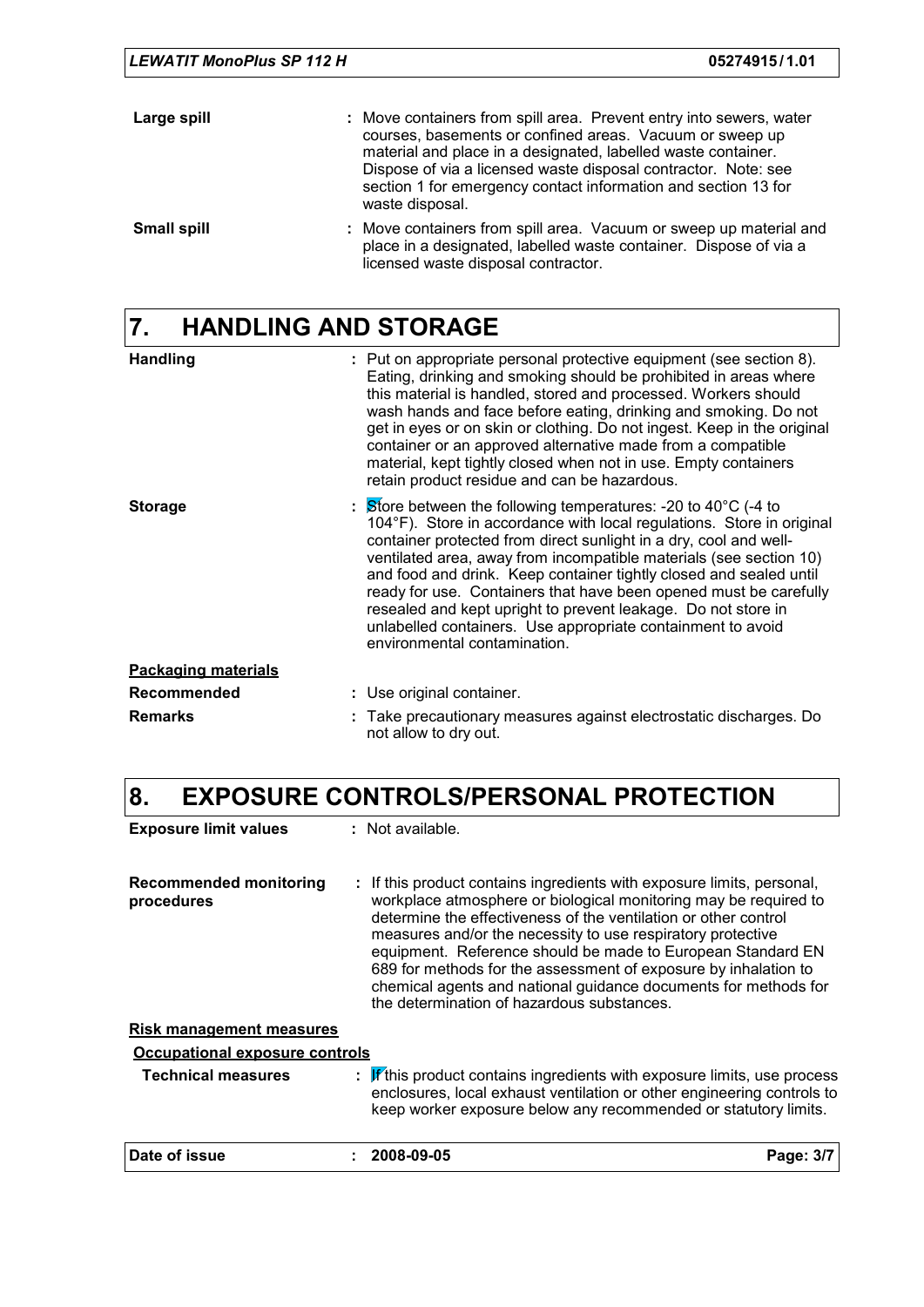| <b>Personal protection measures</b>    |                                                                                                                                                                                                                                                                                                                                                                                                                                                     |
|----------------------------------------|-----------------------------------------------------------------------------------------------------------------------------------------------------------------------------------------------------------------------------------------------------------------------------------------------------------------------------------------------------------------------------------------------------------------------------------------------------|
| <b>Respiratory protection</b>          | : Use a properly fitted, air-purifying or air-fed respirator complying<br>with an approved standard if a risk assessment indicates this is<br>necessary. Respirator selection must be based on known or<br>anticipated exposure levels, the hazards of the product and the safe<br>working limits of the selected respirator.                                                                                                                       |
| <b>Hand protection</b>                 | $\frac{1}{2}$ $\mathbb{Z}$ hemical-resistant, impervious gloves complying with an approved<br>standard should be worn at all times when handling chemical<br>products if a risk assessment indicates this is necessary. After<br>contamination with product change the gloves immediately and<br>dispose of them according to relevant national and local regulations<br><1 hours (breakthrough time): PVC, nitrile rubber, Polychloroprene<br>- CR |
| Eye protection                         | : Safety eyewear complying with an approved standard should be<br>used when a risk assessment indicates this is necessary to avoid<br>exposure to liquid splashes, mists, gases or dusts.<br>Recommended: safety glasses with side-shields                                                                                                                                                                                                          |
| <b>Skin protection</b>                 | : Personal protective equipment for the body should be selected<br>based on the task being performed and the risks involved and<br>should be approved by a specialist before handling this product.                                                                                                                                                                                                                                                 |
| <b>Hygiene measures</b>                | : Wash hands, forearms and face thoroughly after handling chemical<br>products, before eating, smoking and using the lavatory and at the<br>end of the working period. Appropriate techniques should be used<br>to remove potentially contaminated clothing. Wash contaminated<br>clothing before reusing. Ensure that eyewash stations and safety<br>showers are close to the workstation location.                                                |
| <b>Environmental exposure controls</b> |                                                                                                                                                                                                                                                                                                                                                                                                                                                     |
| <b>Technical measures</b>              | : Emissions from ventilation or work process equipment should be<br>abaalcad ta qooyna thay qooyntu uith tha xaayiyaaqaata af                                                                                                                                                                                                                                                                                                                       |

| <b>Technical measures</b> | : Emissions from ventilation or work process equipment should be |
|---------------------------|------------------------------------------------------------------|
|                           | checked to ensure they comply with the requirements of           |
|                           | environmental protection legislation. In some cases, fume        |
|                           | scrubbers, filters or engineering modifications to the process   |
|                           | equipment will be necessary to reduce emissions to acceptable    |
|                           | levels.                                                          |

#### **PHYSICAL AND CHEMICAL PROPERTIES 9.**

### **General information**

| Appearance            |                                                        |
|-----------------------|--------------------------------------------------------|
| <b>Physical state</b> | : Solid. [beads]                                       |
| Colour                | : Beige. Grey. opaque                                  |
| <b>Odour</b>          | : Odourless.                                           |
|                       | Important health, safety and environmental information |
| рH                    | : 1 [Conc. $% w/w$ ]: 10%]                             |
| <b>Density</b>        | : $\sqrt{2}$ 18 kg/L (20 °C)                           |
| <b>Bulk density</b>   | : 720 to 820 kg/m <sup>3</sup>                         |
| Ignition temperature: | $: >150^{\circ}$ C                                     |

| Date of issue |  |
|---------------|--|
|---------------|--|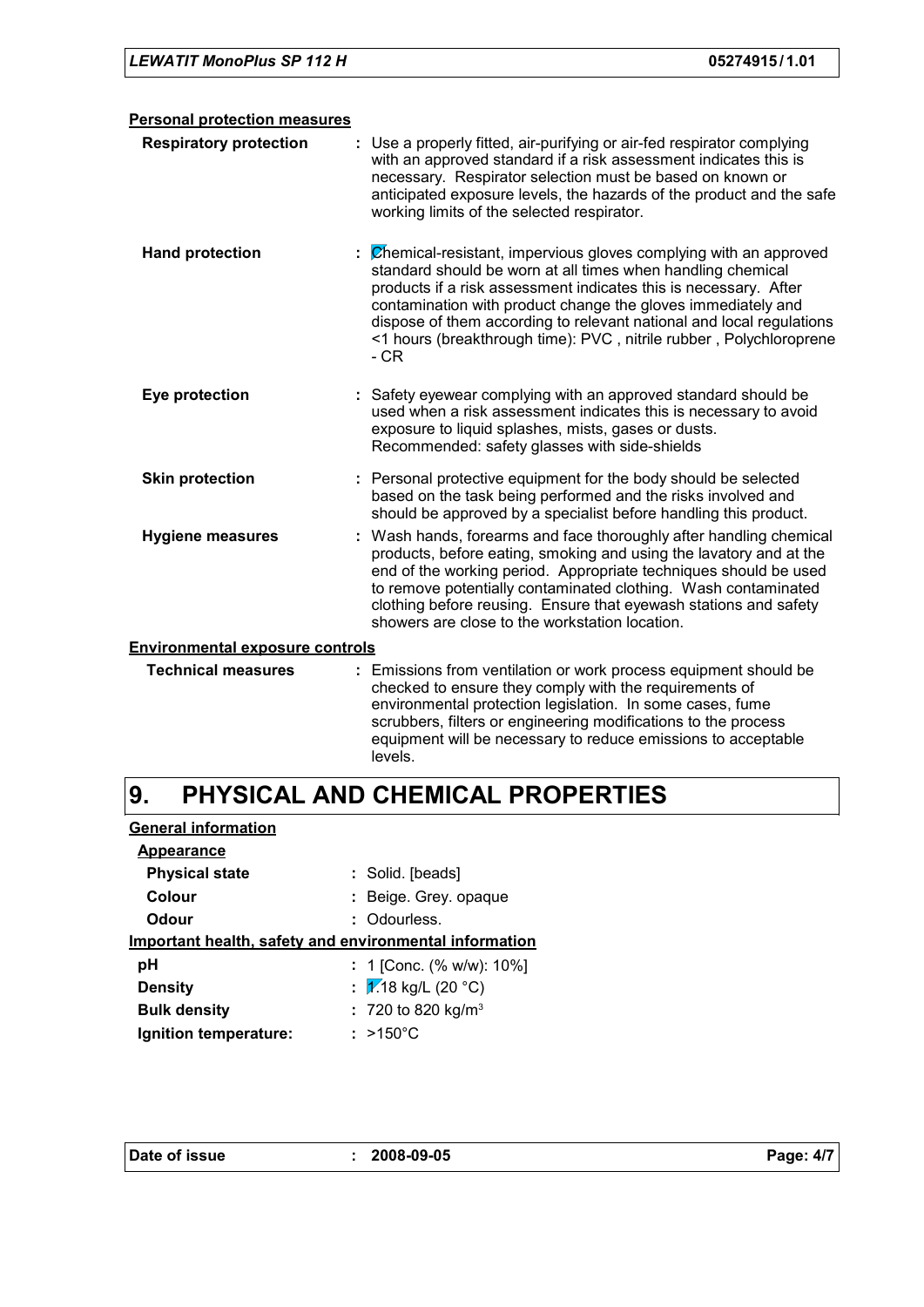## **10. STABILITY AND REACTIVITY**

| <b>Stability</b>                           | : The product is stable.                                                                                  |
|--------------------------------------------|-----------------------------------------------------------------------------------------------------------|
| <b>Conditions to avoid</b>                 | : Contact with strong oxidising agents may cause hazardous<br>reactions.                                  |
| <b>Hazardous decomposition</b><br>products | : Under normal conditions of storage and use, hazardous<br>decomposition products should not be produced. |

# **11. TOXICOLOGICAL INFORMATION**

| <b>Potential acute health effects</b>    |               |                     |                    |                |                                                                |                                                                                      |
|------------------------------------------|---------------|---------------------|--------------------|----------------|----------------------------------------------------------------|--------------------------------------------------------------------------------------|
| Eye contact<br><b>Acute toxicity</b>     |               |                     |                    |                | : Severely irritating to eyes. Risk of serious damage to eyes. |                                                                                      |
| <b>Product/ingredient</b><br>name        | <b>Result</b> |                     | <b>Species</b>     | <b>Dose</b>    | <b>Exposure</b>                                                | Test                                                                                 |
| <b>LEWATIT MonoPlus SP LD50</b><br>112 H | Oral          | $\star$             | Rat                | >5000<br>mg/kg |                                                                |                                                                                      |
| *Test results on an analogous product    |               |                     |                    |                |                                                                |                                                                                      |
| <b>Irritation/Corrosion</b>              |               |                     |                    |                |                                                                |                                                                                      |
| <b>Skin</b>                              |               |                     |                    |                | : Mon-irritating . *Test results on an analogous product       |                                                                                      |
| <b>Eyes</b>                              |               |                     | analogous product  |                |                                                                | $\frac{1}{2}$ <i>C</i> orrosive. Risk of serious damage to eyes. *Test results on an |
| Over-exposure signs/symptoms             |               |                     |                    |                |                                                                |                                                                                      |
| <b>Eyes</b>                              |               | watering<br>redness | pain or irritation |                | : Adverse symptoms may include the following:                  |                                                                                      |

### **12. ECOLOGICAL INFORMATION**

| Remarks | : The product is insoluble in water. Therefore, ecological tests have<br>not been conducted. |
|---------|----------------------------------------------------------------------------------------------|
|---------|----------------------------------------------------------------------------------------------|

# **13. DISPOSAL CONSIDERATIONS**

| <b>Methods of disposal</b> | : Examine possibilities for re-utilisation. Product residues and<br>uncleaned empty containers should be packaged, sealed, labelled,<br>and disposed of or recycled according to relevant national and local<br>regulations. Where large quantities are concerned, consult the<br>supplier. When uncleaned empty containers are passed on, the<br>recipient must be warned of any possible hazard that may be<br>caused by residues. For disposal within the EC, the appropriate<br>code according to the European Waste List (EWL) should be used.<br>It is among the tasks of the polluter to assign the waste to waste<br>codes specific to industrial sectors and processes according to the |           |
|----------------------------|--------------------------------------------------------------------------------------------------------------------------------------------------------------------------------------------------------------------------------------------------------------------------------------------------------------------------------------------------------------------------------------------------------------------------------------------------------------------------------------------------------------------------------------------------------------------------------------------------------------------------------------------------------------------------------------------------|-----------|
| Date of issue              | 2008-09-05                                                                                                                                                                                                                                                                                                                                                                                                                                                                                                                                                                                                                                                                                       | Page: 5/7 |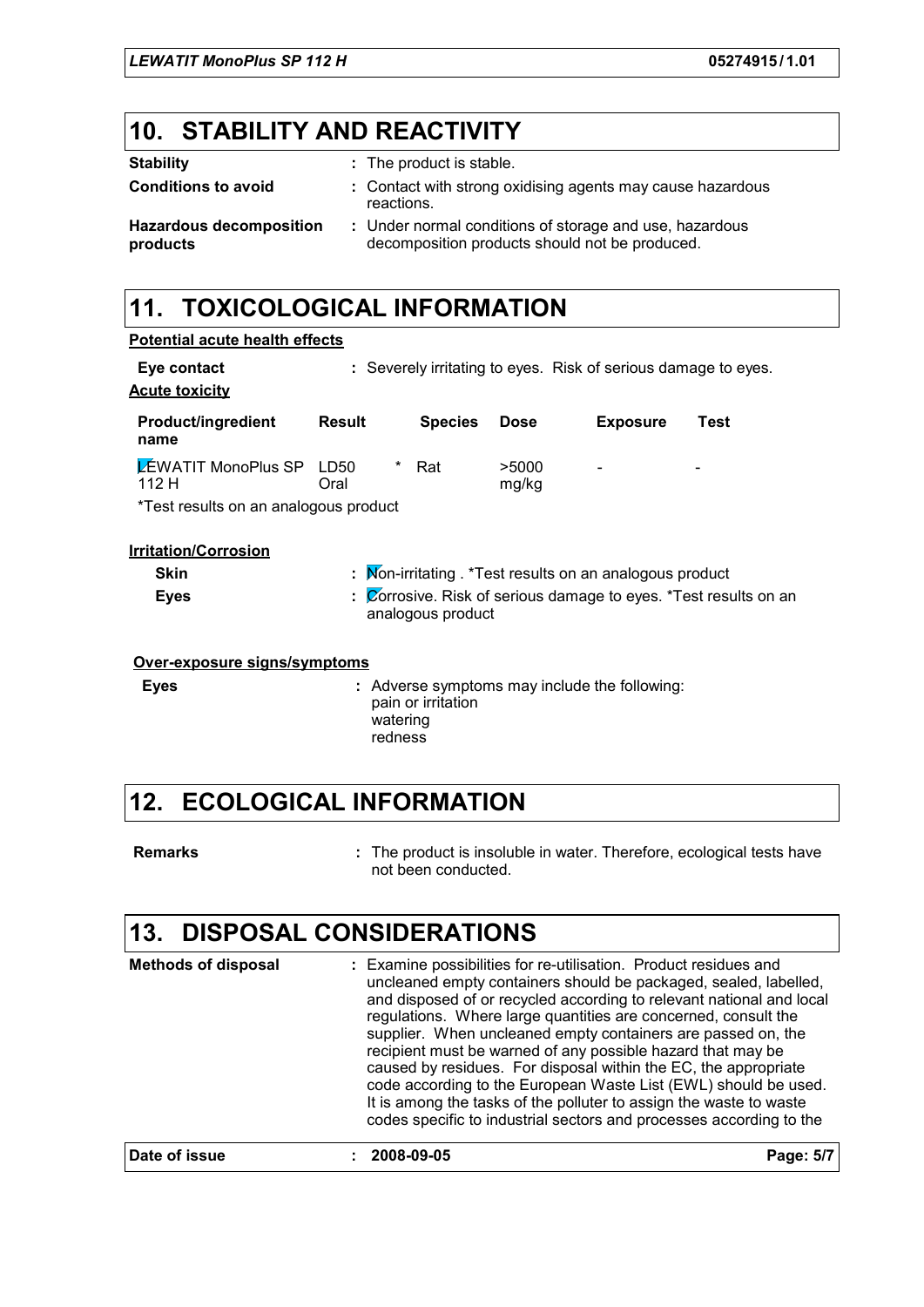European Waste List (EWL).

**Hazardous waste :**

The classification of the product may meet the criteria for a hazardous waste.

### **14. TRANSPORT INFORMATION**

| <b>Regulation</b> | <b>UN</b><br>number          | Proper shipping name         | <b>Class</b> | PG | Label                    | <b>Additional</b><br>information |
|-------------------|------------------------------|------------------------------|--------------|----|--------------------------|----------------------------------|
| <b>ADR/RID</b>    | $\overline{\phantom{a}}$     | ۰                            |              |    |                          | Not regulated.                   |
| <b>GGVSE</b>      | $\qquad \qquad \blacksquare$ | $\qquad \qquad \blacksquare$ |              |    |                          | Not regulated.                   |
| <b>ADNR</b>       | $\overline{\phantom{a}}$     | ۰                            |              |    | $\overline{\phantom{0}}$ | Not regulated.                   |
| <b>IMDG</b>       | $\qquad \qquad \blacksquare$ |                              |              | -  | $\overline{\phantom{0}}$ | Mot regulated.                   |
| <b>IATA</b>       | $\overline{\phantom{0}}$     |                              |              |    |                          | Not regulated.                   |

**PG:** Packing group

Not dangerous cargo. Irritating to skin and eyes. Avoid temperatures below -20 °C. Avoid heat above +40 °C. Keep separated from foodstuffs.

### **15. REGULATORY INFORMATION**

#### **EU regulations**

**Classification and labeling have been determined according to EU Directives 67/548/EEC and 1999/45/EC (including amendments) and take into account the intended product use.**

Industrial applications.

**Hazard symbol or symbols :**



**Risk phrases R41- Risk of serious damage to eyes.** 

**Safety phrases** : S<sup>26</sup>- In case of contact with eyes, rinse immediately with plenty of water and seek medical advice. S39- Wear eye/face protection.

|  | Date of issue |
|--|---------------|
|--|---------------|

**Date of issue : 2008-09-05 Page: 6/7**